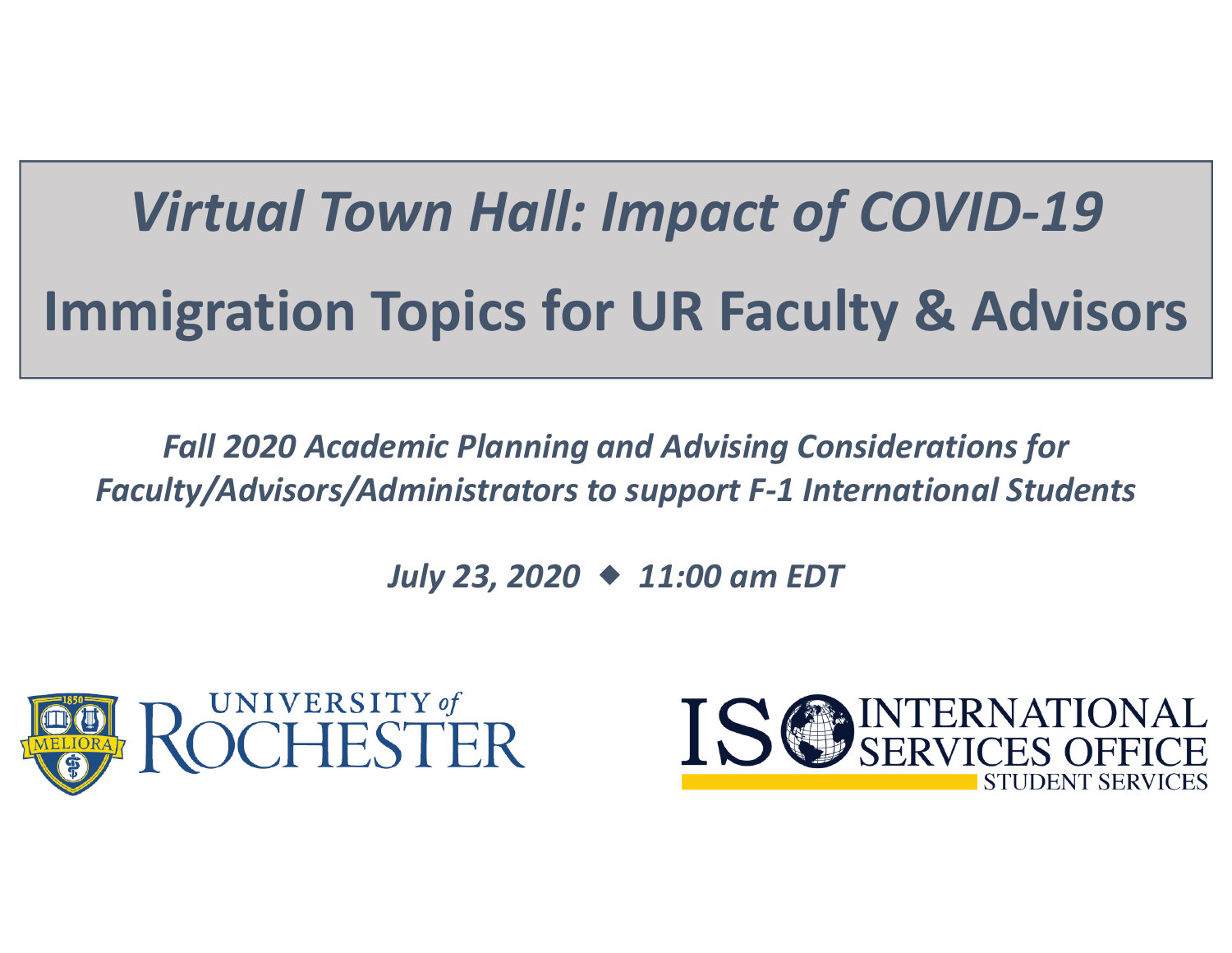## **Agenda**

### *Opening Remarks:*

### **Jane Gatewood**

Vice Provost for Global Engagement & Co‐Chair, Coronavirus University Restart Team (CURT 2.0)

### *Presentation:*

#### **Ravi Shankar**Assistant Vice Provost & Director of International Services

### **Stephanie Krause**

Associate Director, ISO Student Services

### *Discussion & Questions:*

Please enter questions or comments to Q&A tool via Zoom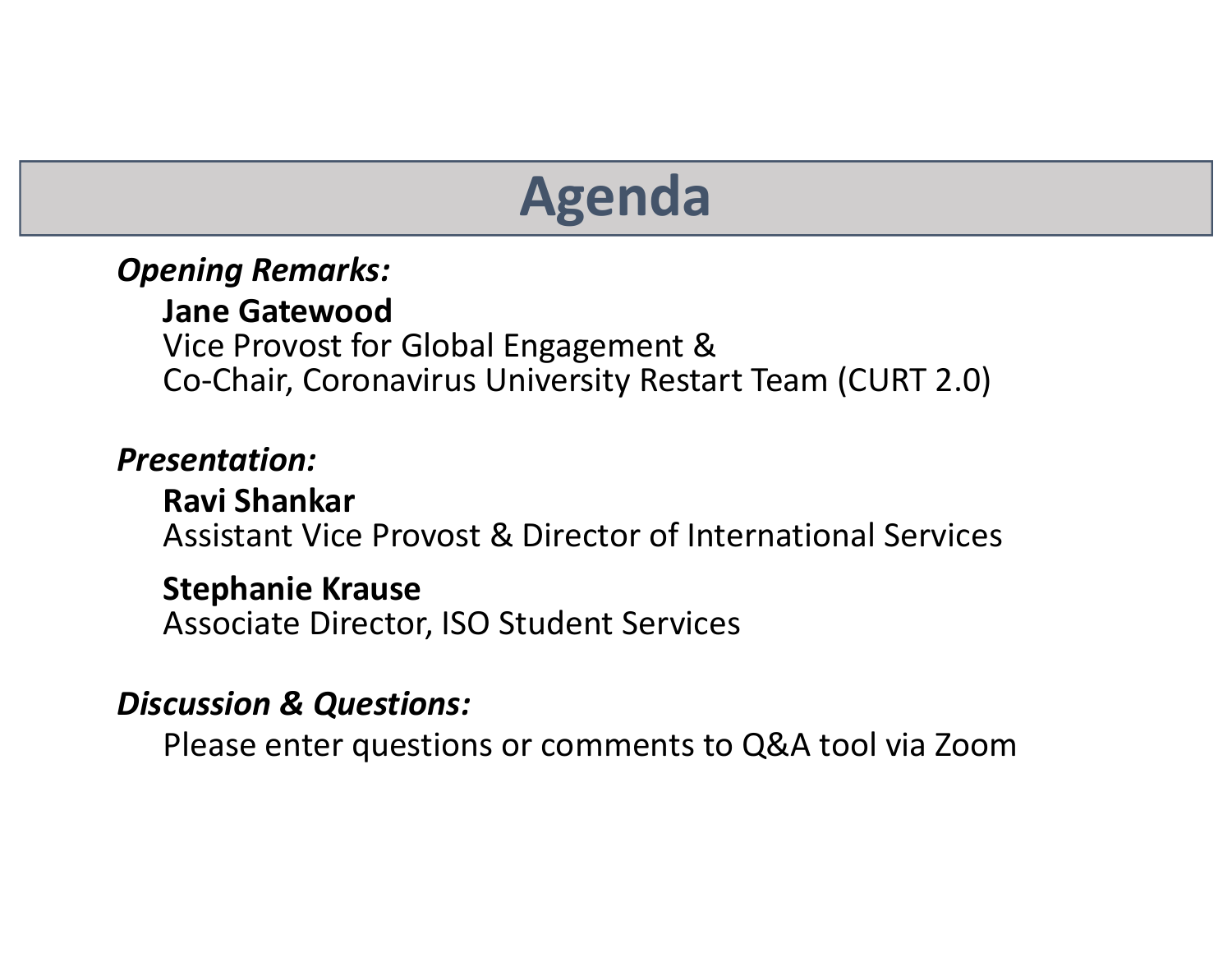### **Overview of F‐1 Student Enrollments during COVID‐19**

### **Under US regulations and normal circumstances, F‐1 & J‐1 international students must**:

- **Enroll Full‐Time each term:** Threshold of 10‐12 credits; Equivalency for graduate study
- **Limits on Distance Education:** Only 1 online/remote course may count toward FT load

### **Temporary adaptations during COVID‐19, per Immigration and Customs Enforcement (ICE)**

- March 2020 ICE guidance; Waiting for clarification on Fall 2020, following recent actions
- *UR Operations:* Online for Spring/Summer; Mix of in‐person and online for Fall (hybrid)

#### **Important distinctions based on student's enrollment & F‐1 immigration record in SEVIS**

- Must <u>enroll full-time at UR</u> to maintain F-1 (excl. part-time study, LOA, deferrals, etc.)
- <u>Active</u> F-1 students may pursue study fully online, regardless of location in US or abroad
- No allowance for <u>Initial</u> students: Enroll FT w/ physical attendance, or fully online abroad
- Processing for F-1 students starting a new program: <u>SEVIS Transfer</u> or <u>Change of Level</u>
- Student planning likely to hinge on travel ability, benefits eligibility, academic options …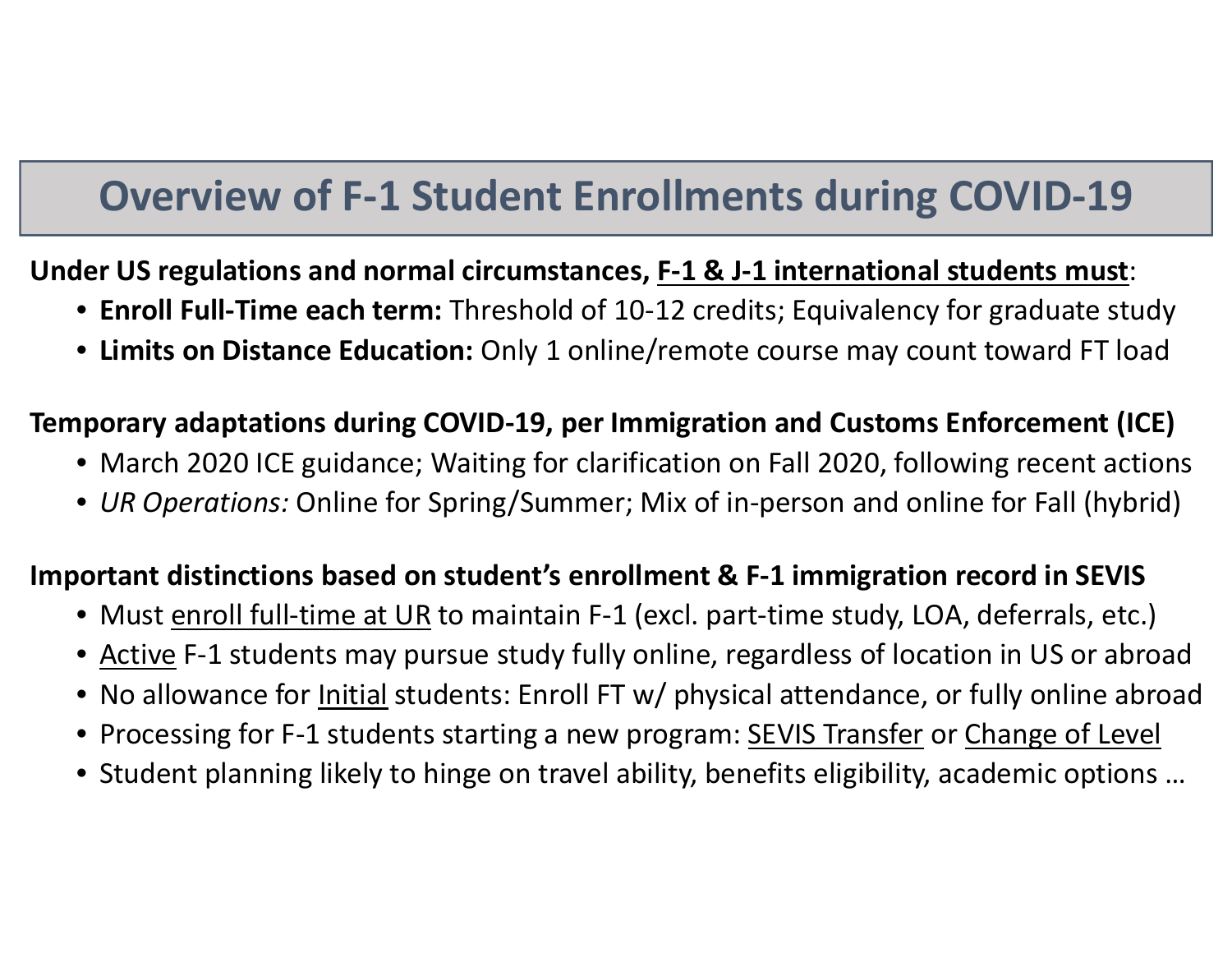### **F‐1 Regulatory Limits on Online/Distance Education**

### **8 CFR 214.2(f)(6)(i)(G)** [emphasis added]

For **F-1 students enrolled in classes for credit or classroom hours**, no more than the equivalent of <u>one class or three</u> credits per session, term, semester, trimester, or quarter may be counted toward the full course of study requirement if the class is taken on-line or through distance education and does not require the student's physical attendance for classes, examination or other purposes integral to completion of the class. An on-line or distance education course is a **course that is offered principally through the use of television, audio, or computer transmission** including open broadcast, closed circuit, cable, microwave, or satellite, audio conferencing, or computer conferencing. If the F-1 student's course of study is in a language study program, no on-line or distance education classes may be considered to count toward a student's full course of study requirement.

### **Regulatory framework is minimal; Subject to institutional interpretation & execution:**

- Credit/classroom hours only Not applicable to Continuation of Enrollment (999)
- 1 class vs. 3 credits Flexibility, but commonly limited to 1 course, even when >3 credits
- Counted toward full course of study Relevant threshold for student's program of study (i.e. 12, 10.5, or 9 credits, per UR standard for full‐time); No limits beyond FT enrollment
- Provost's Office: UR classifications/definitions of distance education course sections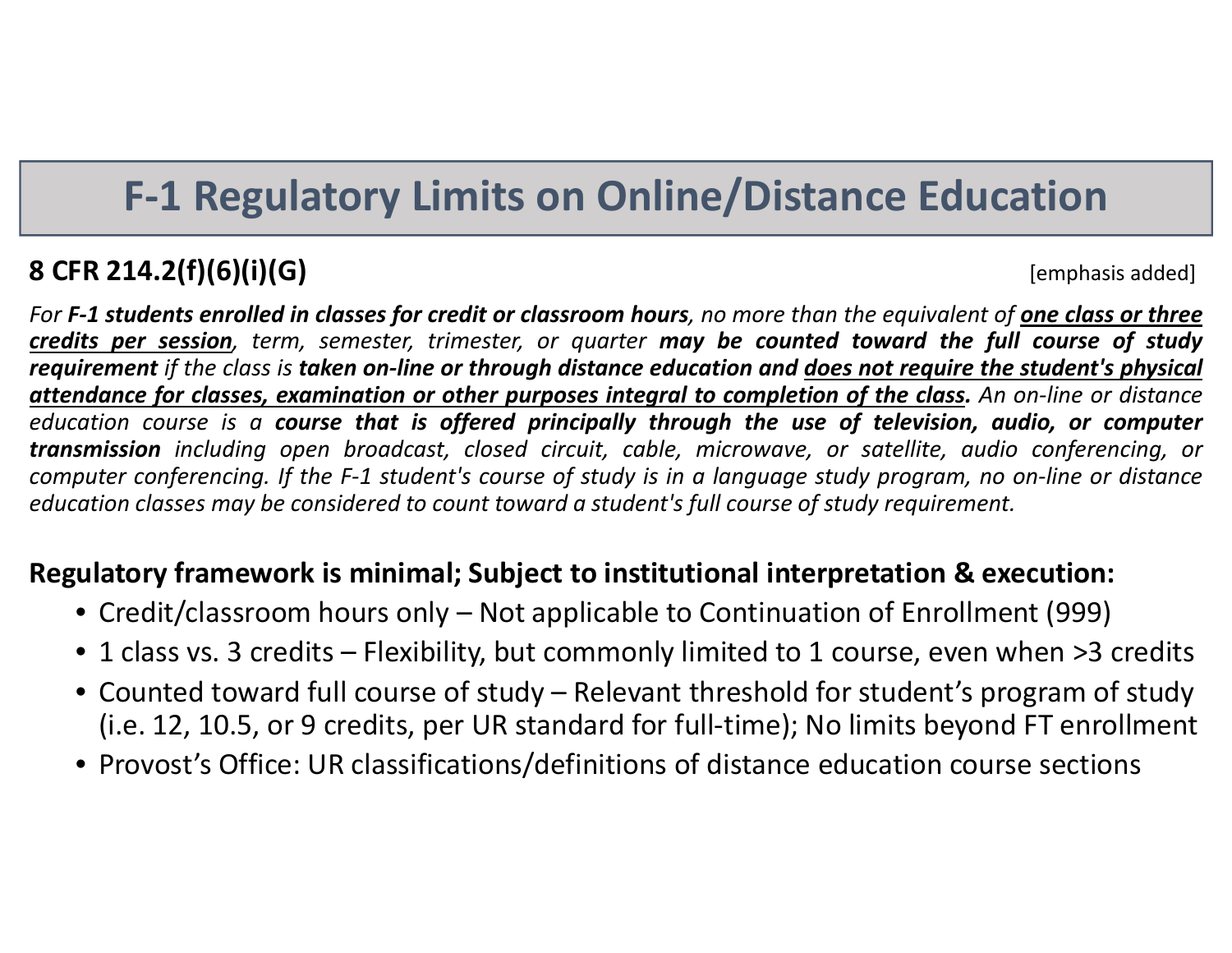### **UR Distance Education Definitions**

#### UR Classifications written w/ F-1 Regulations in mind: Definitions in GREEN are not subject to limit

Online Course is 1) offered *"principally"* via electronic means AND 2) "*does not require the student's physical attendance for classes, examination or other purposes integral to completion of the class*".

| <b>UR Classifications</b>                   | <b>Definition Summary of Distance Education Course Sections</b>                                                                                                                                | <b>Immigration Interpretation</b>                                     |
|---------------------------------------------|------------------------------------------------------------------------------------------------------------------------------------------------------------------------------------------------|-----------------------------------------------------------------------|
| <b>Complete Online</b>                      | 100% of scheduled class meetings are delivered via distance<br>education; No requirement to visit campus to complete course                                                                    | <b>COUNTS toward F-1 distance</b><br>education limit; Only 1 per term |
| <b>Online</b> (with<br>physical attendance) | More than 80% but less than 100% of course is delivered via<br>distance education; Requires physical attendance to campus for<br>classes, examination or other purposes integral to completion | <b>DOES NOT COUNT toward F-1</b><br>distance education limit          |
| <b>Hybrid</b>                               | More than 30% but less than 80% of course is delivered via distance<br>education; Requires physical attendance integral to completion                                                          | <b>DOES NOT COUNT toward F-1</b><br>distance education limit          |
| <b>In-Person</b>                            | Up to 30% of course is delivered via distance education, if any;<br>Requires physical attendance integral to completion                                                                        | <b>DOES NOT COUNT toward F-1</b><br>distance education limit          |
| <b>Correspondence</b>                       | Self-paced course delivered via mail or electronic transmission, with<br>separation and limited interaction between instructor and student                                                     | <b>COUNTS toward F-1 distance</b><br>education limit; Only 1 per term |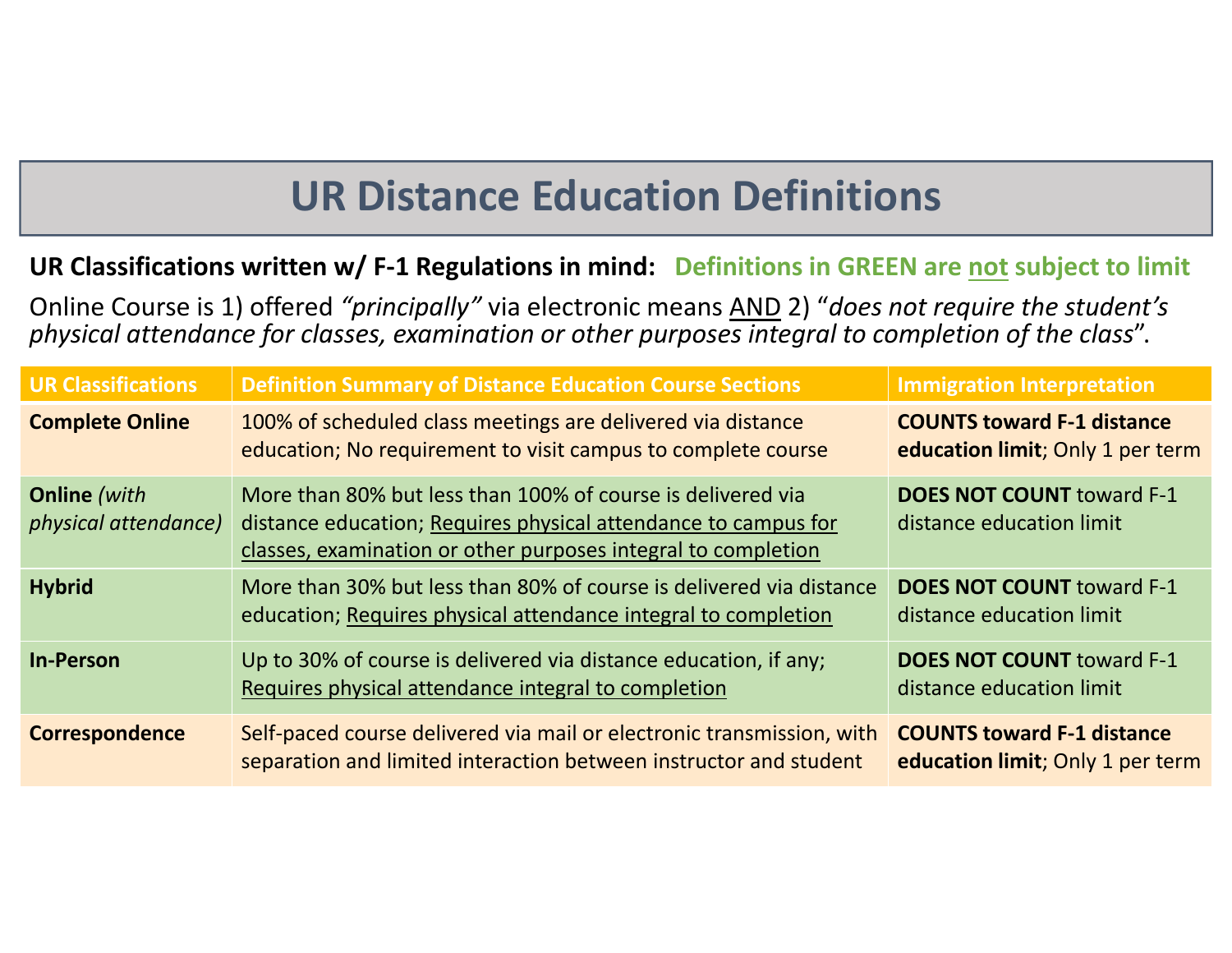### **F‐1 Requirements for UR Course Selection**

#### **Sample Registrations to satisfy Full Course of Study / Full‐Time Enrollment, when relevant**

- Program requires 12 credits per term; Each course is 4 credits 8 credits 'Complete Online'; 4 credits 'Hybrid'; 4 credits 'Online w/ physical attendance'
- Program requires 12 credits per term; Each course is 3 credits 3 credits 'Complete Online'; 9 credits 'Online w/ physical attendance'
- Program requires 9 credits per term with graduate assistantship; Each course is 3 credits 3 credits 'Complete Online'; 6 credits 'Hybrid'; plus RA/TA/etc.
- Program requires 10.5 credits per term; Each course is 2.5 to 3 credits 3 credits 'Complete Online'; 7.5 credits 'Online w/ physical attendance'; <sup>+</sup> Add. courses

### **Discretion left to faculty/programs to determine structure & classify course section(s)**

- No set immigration definitions around content distribution, minimum time in class, etc.
- Plausible justification to indicate the course "Requires physical attendance to campus for classes, examination or other purposes integral to completion", *only as needed*
- Viability of multiple course sections for same content, with different attendance reqs.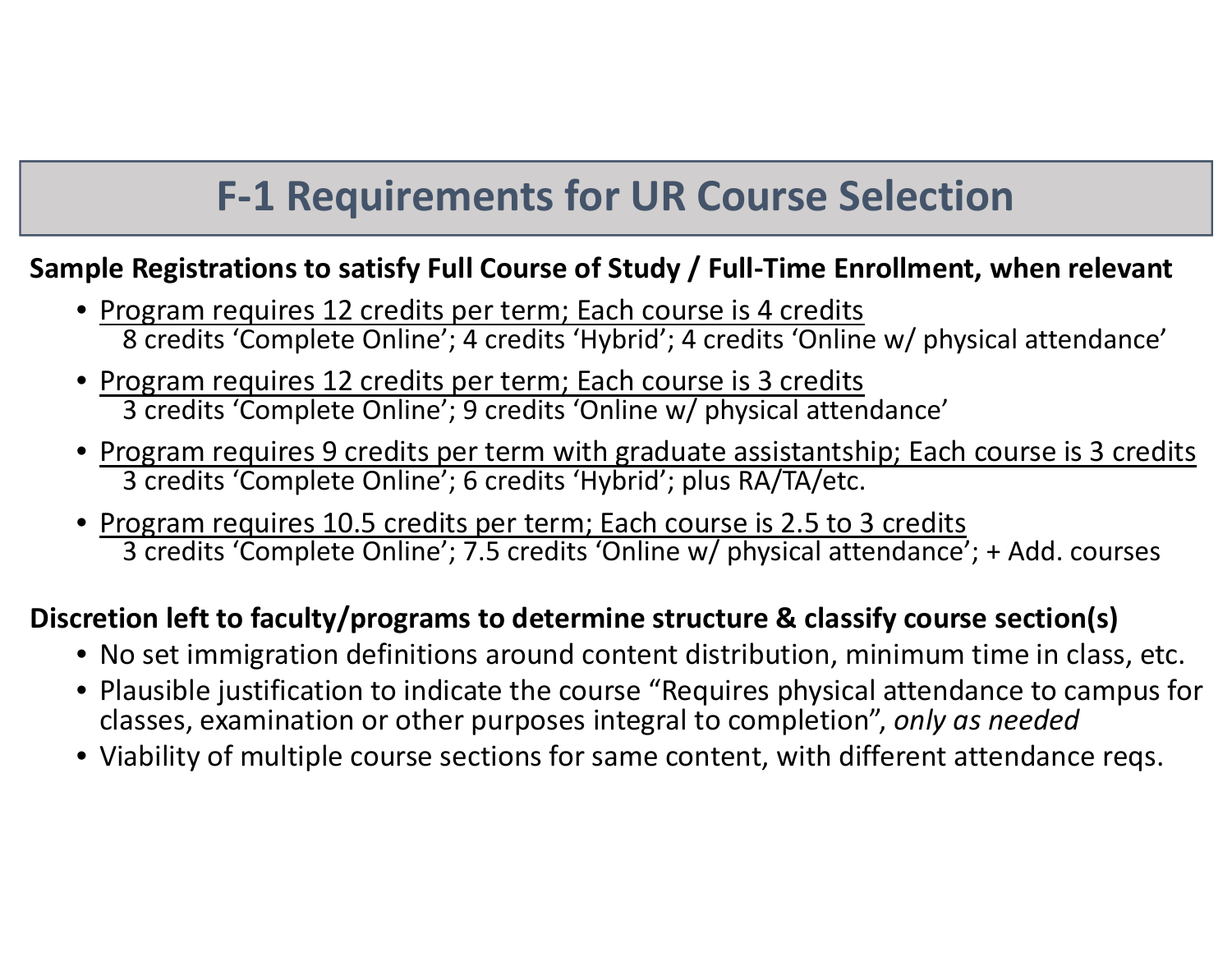### **Content Delivery, Travel Concerns & Other Issues**

#### **Potential scenarios for F‐1 students to satisfy physical attendance component(s)**

- *Consider:* Scope & Timing of in‐person instructional format
	- Lectures *vs.* Lab *vs.* Recitation *vs.* Workshop *vs.* Group project *vs.* Meetings *vs.* …
	- UR guidelines for delayed arrival (lockstep, phased) and programmatic deadlines
	- Online study, except for final exam, project, presentation, etc. (substantive weight?)
	- Academic "shifts", for students present at start *vs.* those needing to arrive late
- *Consider:* Students unable to arrive within intended timeframe
	- "Integral to completion" *vs.* Student's need to deviate from scheduled activities
	- Transition mid‐semester, from section with physical attendance to 'Complete Online'
	- Incomplete grading, to postpone in‐person requirements until after term ends

#### **Other considerations for UR Faculty & Academic Advisors**

- Requests for any alternate study plan would require full‐time UR enrollment (i.e. transfer credit)
- Mandatory quarantine period for 14 days, even after delayed arrival (per NYS, UR)
- *Caveat:* New guidance from ICE is expected; Perhaps US Department of State & others?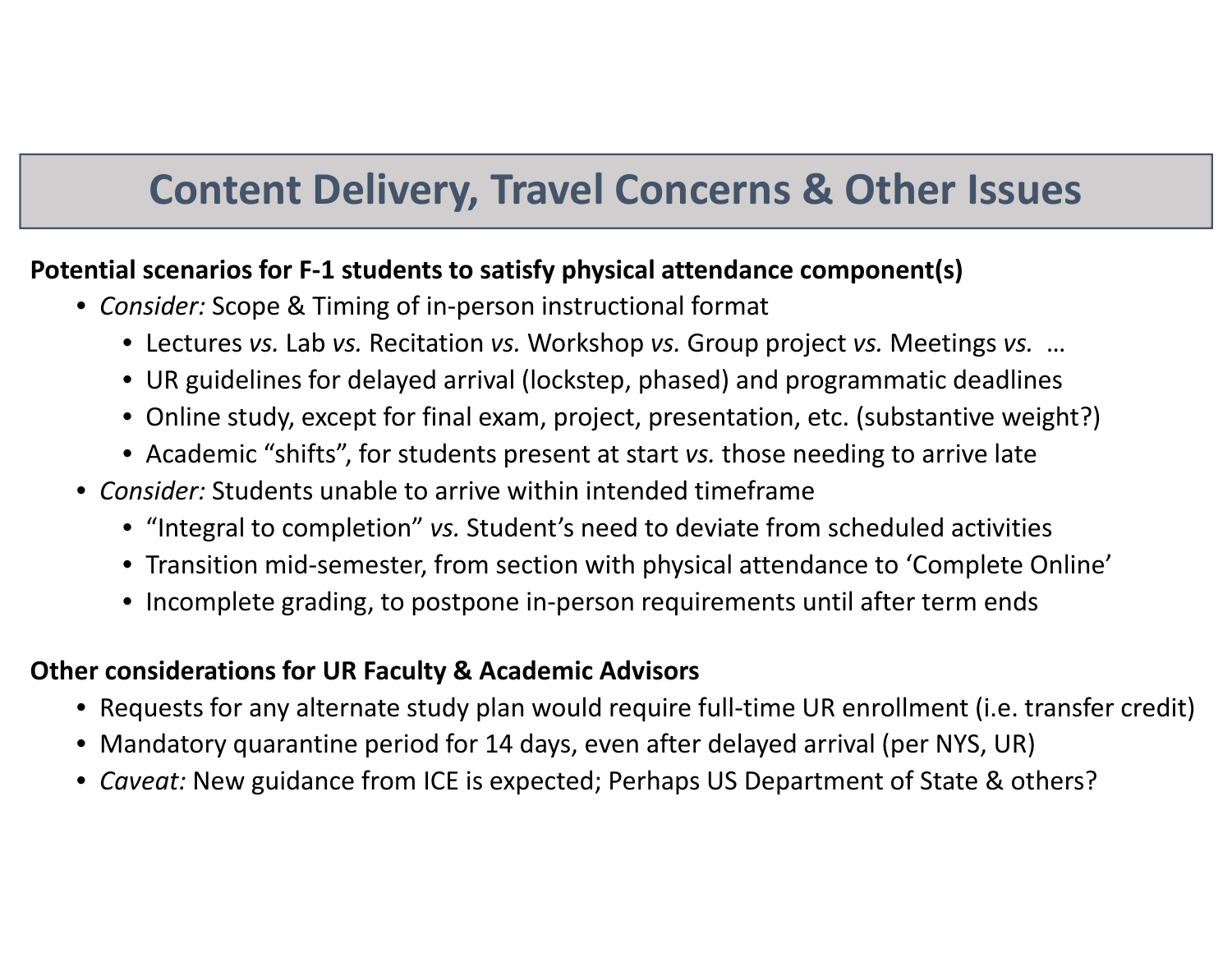### **Summary: F‐1 Students & Physical Attendance for Fall 2020**



### **Immigration Status & Physical Location**

- **Active vs. Initial records; From UR, within US, abroad, or combination**
- **Travel barriers: Visas/Entry limits; Availability/Cost; Risks/Comfort**



### **UR Course Classifications & Instructional Delivery**

- **Online study, with or without physical attendance requirements**
- **Ability to complete in‐person component(s) at different pace**



### **Changes in Course Section and/or Delivery Methods**

- **Requests to modify registered course section(s), due to travel ability**
- **Conversion to online instruction mid‐term: ASE & ESM, Health/safety**